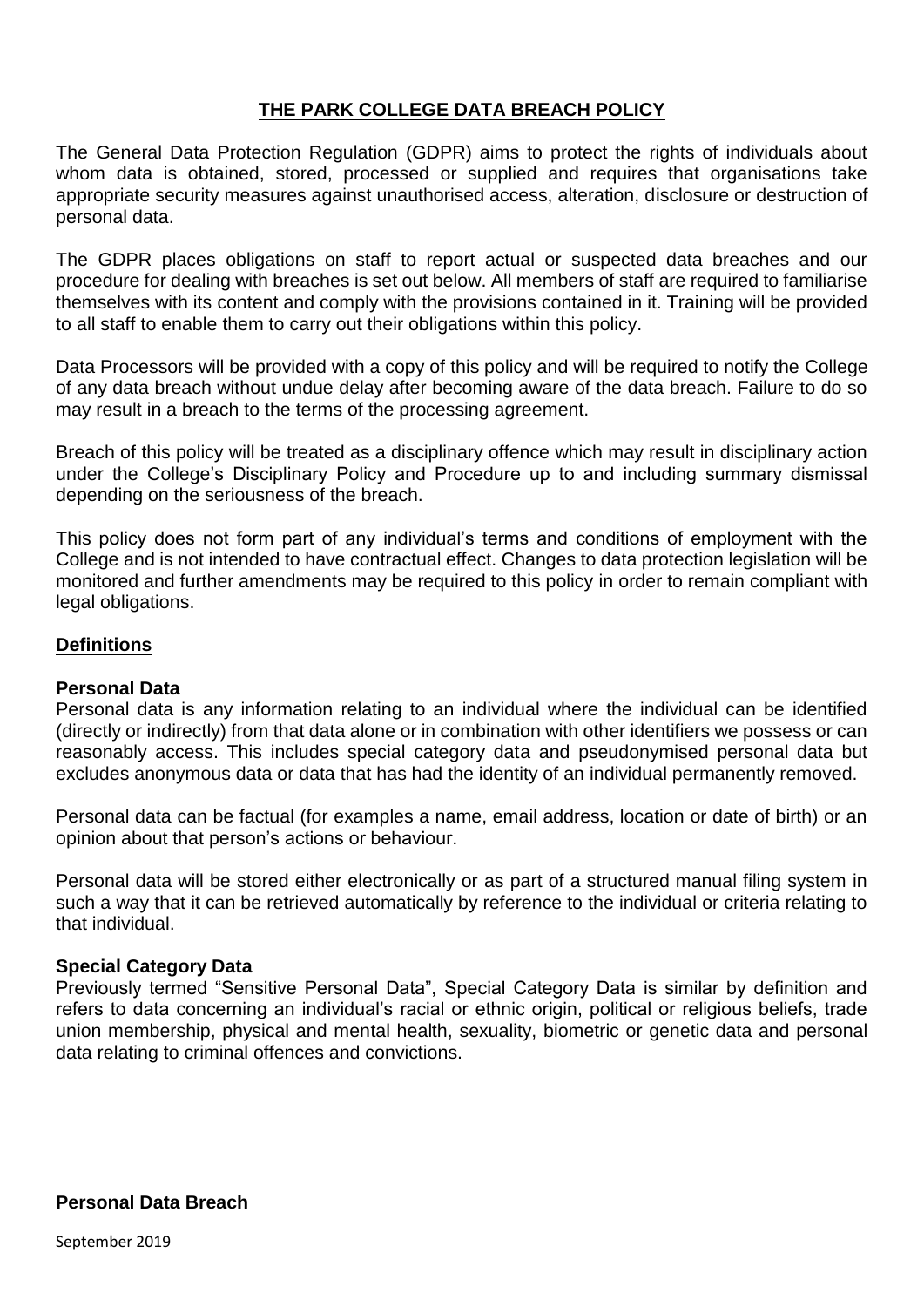A personal data breach is a breach of security leading to the accidental or unlawful destruction, loss, alteration, unauthorised disclosure of, or access to, personal data or special category data transmitted, stored or otherwise processed.

# **Data Subject**

Person to whom the personal data relates.

# **ICO**

ICO is the Information Commissioner's Office, the UK's independent regulator for data protection and information.

### **Responsibility**

The Principal has overall responsibility for breach notification within the College. They are responsible for ensuring breach notification processes are adhered to by all staff and are the designated point of contact for personal data breaches.

In the absence of the Principal please do contact the Deputy Principal and the Office Manager.

The Data Protection Officer (DPO) is responsible for overseeing this policy and developing datarelated policies and guidelines.

Please contact the DPO with any questions about the operation of this policy or the GDPR or if you have any concerns that this policy is not being or has not been followed.

The DPO's contact details are set out below: -

### **Data Protection Officer: Craig Stilwell**

#### **Address: Judicium Consulting Ltd, 72 Cannon Street, London, EC4N 6AE Email: [dataservices@judicium.com](mailto:dataservices@judicium.com) Telephone: 0203 326 9174**

### **Security and Data-Related Policies**

Staff should refer to the following policies that are related to this data protection policy: -

- Security Policy which sets out the College's guidelines and processes on keeping personal data secure against loss and misuse.
- Data Protection Policy which sets out the College's obligations under GDPR about how they process personal data.

These policies are also designed to protect personal data and can be obtained from the College office.

# **Data Breach Procedure**

# **What Is a Personal Data Breach?**

A personal data breach is a breach of security leading to the accidental or unlawful destruction, loss, alteration, unauthorised disclosure of, or access to, personal data or special category data transmitted, stored or otherwise processed.

Examples of a data breach could include the following (but are not exhaustive): -

- Loss or theft of data or equipment on which data is stored, for example loss of a laptop or a paper file (this includes accidental loss);
- Inappropriate access controls allowing unauthorised use;
- Equipment failure:
- Human error (for example sending an email or SMS to the wrong recipient);
- Unforeseen circumstances such as a fire or flood;
- Hacking, phishing and other "blagging" attacks where information is obtained by deceiving whoever holds it.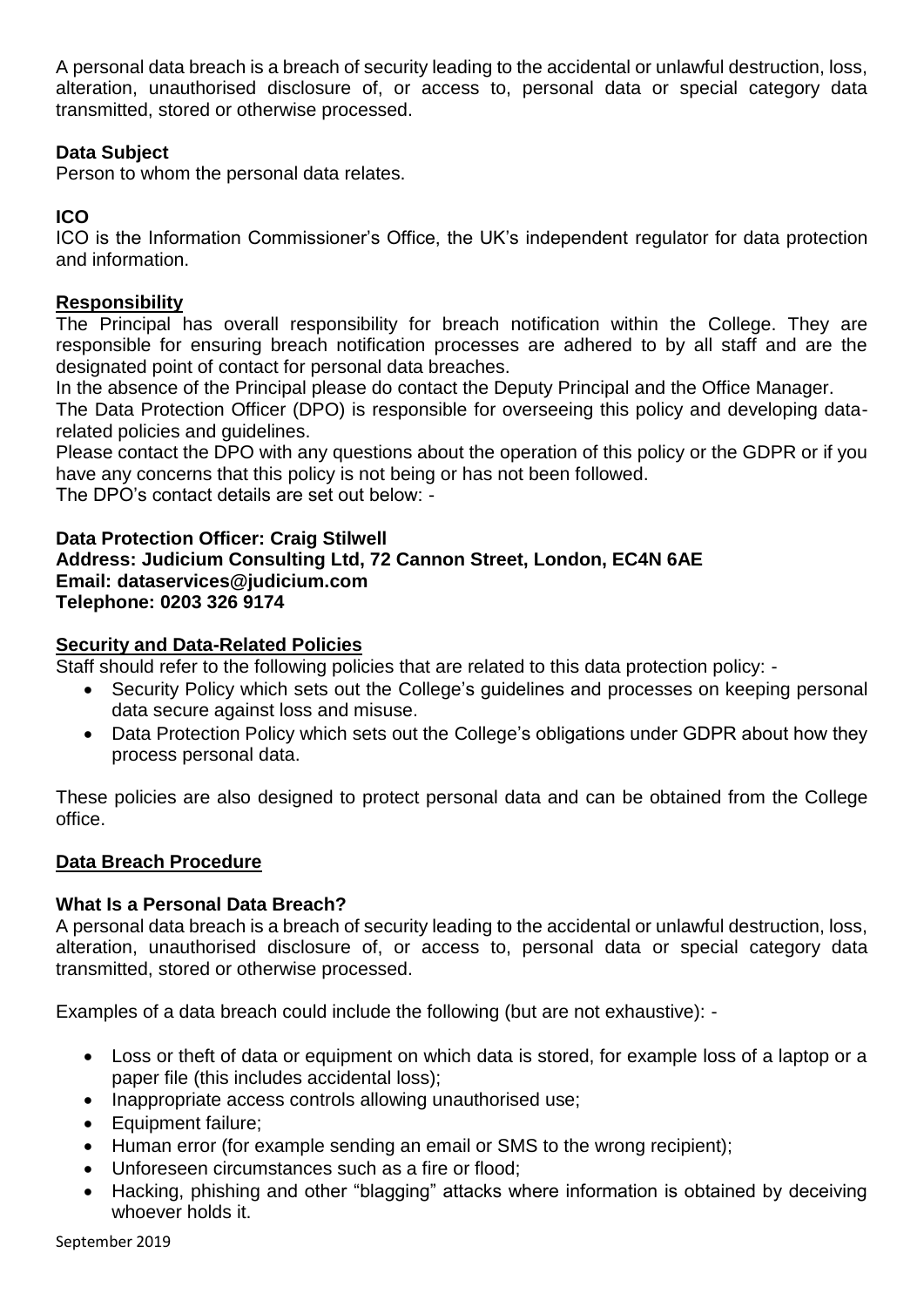### **When Does It Need to Be Reported?**

The College must notify the ICO of a data breach where it is likely to result in a risk to the rights and freedoms of individuals. This means that the breach needs to be more than just losing personal data and if unaddressed the breach is likely to have a significant detrimental effect on individuals.

Examples of where the breach may have a significant effect includes: -

- potential or actual discrimination;
- potential or actual financial loss:
- potential or actual loss of confidentiality;
- risk to physical safety or reputation;
- exposure to identity theft (for example through the release of non-public identifiers such as passport details);
- the exposure of the private aspect of a person's life becoming known by others.

If the breach is likely to result in a high risk to the rights and freedoms of individuals, then the individuals must also be notified directly.

### **Reporting A Data Breach**

If you know or suspect a personal data breach has occurred or may occur which meets the criteria above, you should: -

- Complete a data breach report form which can be obtained from the college administrator.
- **Email the completed form to [office@theparkcollege.org](mailto:office@theparkcollege.org)**

Where appropriate, you should liaise with your line manager about completion of the data report form. Breach reporting is encouraged throughout the College and staff are expected to seek advice if they are unsure as to whether the breach should be reported and/or could result in a risk to the rights and freedom of individuals. They can seek advice from the SMT, the Principal or the DPO.

Once reported, you should not take any further action in relation to the breach. In particular, you must not notify any affected individuals or regulators or investigate further. The Principal will acknowledge receipt of the data breach report form and take appropriate steps to deal with the report in collaboration with the DPO.

#### **Managing and Recording the Breach**

On being notified of a suspected personal data breach, the Principal will notify the DPO. Collectively they will take immediate steps to establish whether a personal data breach has in fact occurred. If so they will take steps to:

- Where possible, contain the data breach;
- As far as possible, recover, rectify or delete the data that has been lost, damaged or disclosed;
- Assess and record the breach in the College's data breach register;
- Notify the ICO;
- Notify data subjects affected by the breach;
- Notify other appropriate parties to the breach;
- Take steps to prevent future breaches.

# **Notifying the ICO**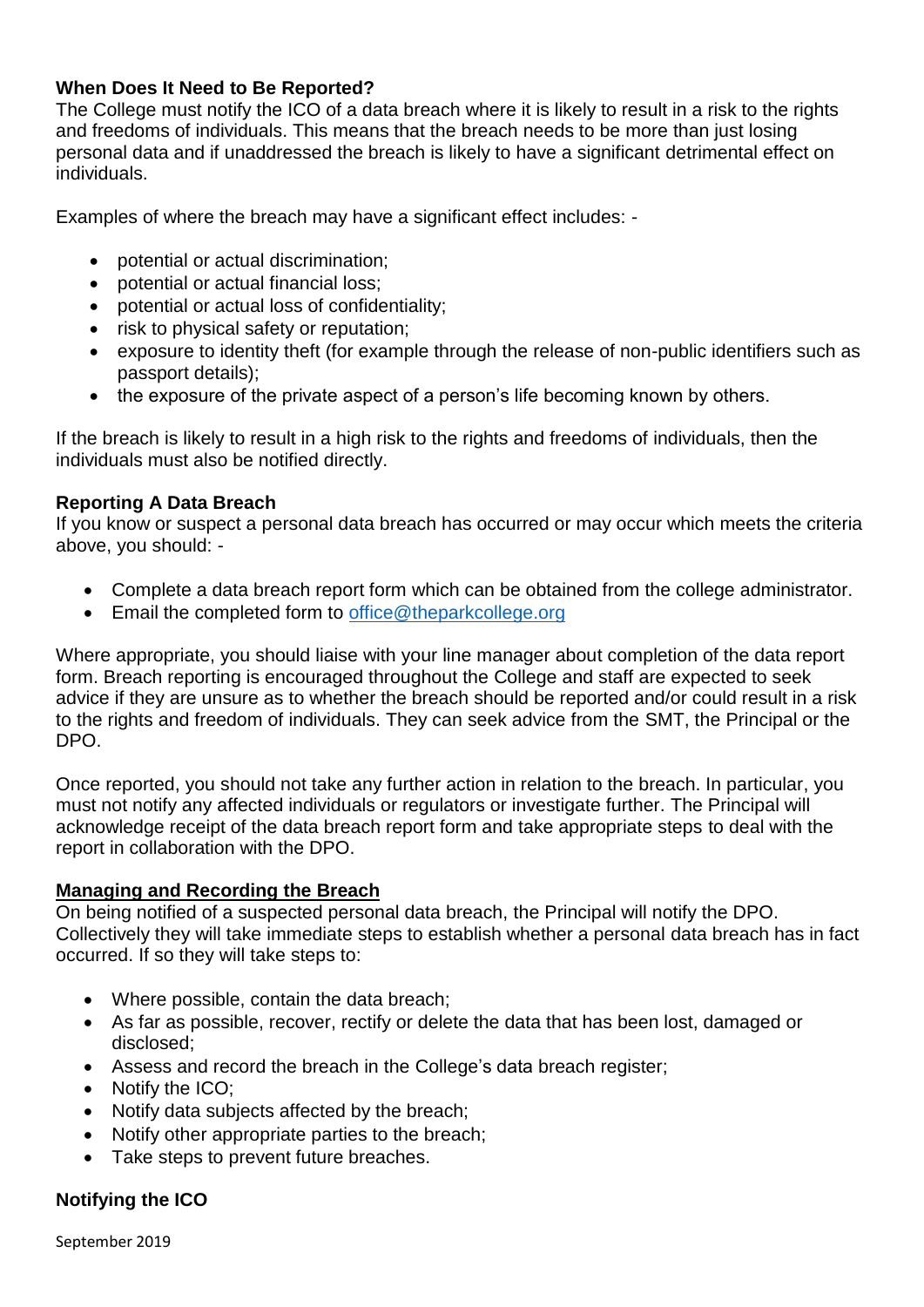The Principal will notify the ICO when a personal data breach has occurred which is likely to result in a risk to the rights and freedoms of individuals.

This will be done without undue delay and, where possible, within 72 hours of becoming aware of the breach. The 72 hours deadline is applicable regardless of College holidays (I.e. it is not 72 working hours). If the College are unsure of whether to report a breach, the assumption will be to report it.

Where the notification is not made within 72 hours of becoming aware of the breach, written reasons will be recorded as to why there was a delay in referring the matter to the ICO.

# **Notifying Data Subjects**

Where the data breach is likely to result in a high risk to the rights and freedoms of data subjects, the Principal will notify the affected individuals without undue delay including the name and contact details of the DPO and ICO, the likely consequences of the data breach and the measures the College have (or intended) to take to address the breach.

When determining whether it is necessary to notify individuals directly of the breach, the Principal will co-operate with and seek guidance from the DPO, the ICO and any other relevant authorities (such as the police).

If it would involve disproportionate effort to notify the data subjects directly (for example, by not having contact details of the affected individual) then the College will consider alternative means to make those affected aware (for example by making a statement on the College website).

# **Notifying Other Authorities**

The College will need to consider whether other parties need to be notified of the breach. For example: -

- Insurers;
- Parents:
- Third parties (for example when they are also affected by the breach);
- Local authority:
- The police (for example if the breach involved theft of equipment or data).

This list is non-exhaustive.

# **Assessing The Breach**

Once initial reporting procedures have been carried out, the College will carry out all necessary investigations into the breach.

The College will identify how the breach occurred and take immediate steps to stop or minimise further loss, destruction or unauthorised disclosure of personal data. We will identify ways to recover correct or delete data (for example notifying our insurers or the police if the breach involves stolen hardware or data).

Having dealt with containing the breach, the College will consider the risks associated with the breach. These factors will help determine whether further steps need to be taken (for example notifying the ICO and/or data subjects as set out above). These factors include: -

- What type of data is involved and how sensitive it is;
- The volume of data affected:
- Who is affected by the breach (i.e. the categories and number of people involved);
- The likely consequences of the breach on affected data subjects following containment and whether further issues are likely to materialise;
- Are there any protections in place to secure the data (for example, encryption, password protection, pseudonymisation);
- What has happened to the data;
- What could the data tell a third party about the data subject;
- What are the likely consequences of the personal data breach on the College; and
- Any other wider consequences which may be applicable.